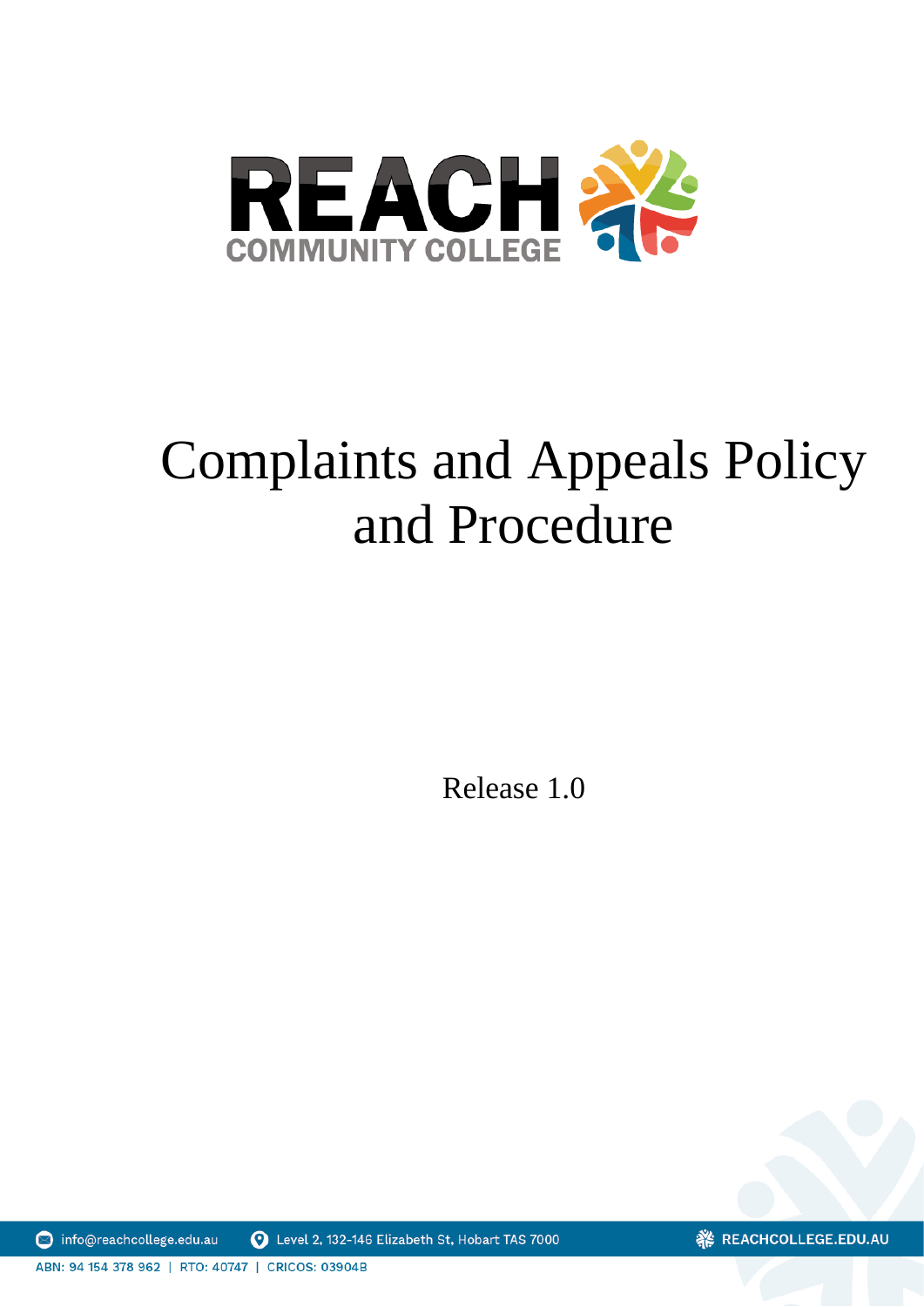

# **Table of Contents**

Complaints and Appeals Policy and Procedure

Version 1.0

Page 2 of 10<br>D Level 2, 132-146 Elizabeth St, Hobart TAS 7000 nfo@reachcollege.edu.au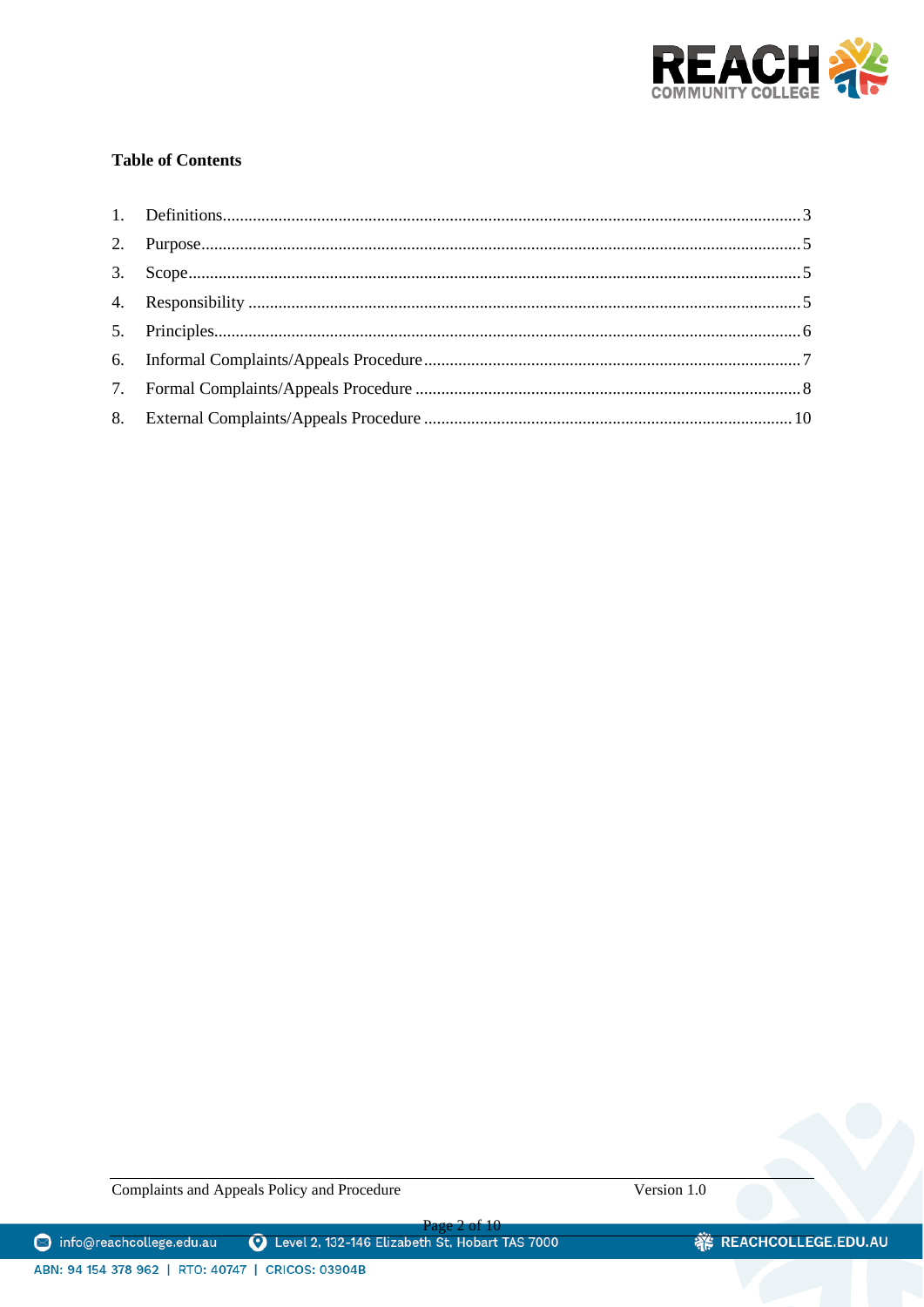

# **1. Definitions**

<span id="page-2-0"></span>

| <b>Term</b>                                           | <b>Meaning</b>                                                                                                                                                                                                                                                                                                                                                                                                                                                                           |
|-------------------------------------------------------|------------------------------------------------------------------------------------------------------------------------------------------------------------------------------------------------------------------------------------------------------------------------------------------------------------------------------------------------------------------------------------------------------------------------------------------------------------------------------------------|
| <b>Appellant</b>                                      | A person who applies to a higher authority for a reversal of the<br>decision of a lower authority.                                                                                                                                                                                                                                                                                                                                                                                       |
| <b>ASQA</b>                                           | Australian Skills Quality Authority is the national regulator for<br>Australia's vocational education and training sector. ASQA<br>regulates courses and training providers to ensure nationally<br>approved quality standards are met.                                                                                                                                                                                                                                                  |
| <b>Appeal</b>                                         | A formal request in writing by an overseas student to request a<br>formal change to an official final decision made in relation to that<br>student. This will take the form of a formal complaint, where the<br>student contests a decision, outcome or penalty applied by the<br>College. Such a decision may include, but is not limited to<br>unsatisfactory attendance or course progression, cancellation of<br>enrolment, refund of fees and formal warnings given to the student. |
| <b>Complaint/Grievance</b>                            | A cause of dissatisfaction by an overseas student about a decision<br>and/or action, including, but not limited to the conduct of another<br>student or staff member that is unfair or unreasonable which has<br>caused or is causing detriment to the student.                                                                                                                                                                                                                          |
| Complainant                                           | A person lodging a complaint or appeal.                                                                                                                                                                                                                                                                                                                                                                                                                                                  |
| <b>CRICOS</b>                                         | Commonwealth Register of Institutions and Courses for Overseas<br><b>Students</b>                                                                                                                                                                                                                                                                                                                                                                                                        |
| <b>Enrolment Form</b>                                 | An application form completed by the overseas student to apply for<br>a course or courses offered at the College.                                                                                                                                                                                                                                                                                                                                                                        |
| <b>ESOS</b>                                           | Educational Services for Overseas Students Act 2000 (Cth) as<br>amended from time to time                                                                                                                                                                                                                                                                                                                                                                                                |
| <b>External Appeal</b>                                | Where the overseas student who is not satisfied by an Internal<br>Appeal decision of the College requests the Appeal to be reviewed<br>or reconsidered by an external party to the College.                                                                                                                                                                                                                                                                                              |
| Offer/<br>Written<br>Letter<br>of<br><b>Agreement</b> | The letter sent to the overseas student by the College offering the<br>student a placement in a course with the College.                                                                                                                                                                                                                                                                                                                                                                 |
|                                                       | Once the Letter of Offer is accepted, it is often known as a Written<br>Agreement under Australian Law.                                                                                                                                                                                                                                                                                                                                                                                  |
| <b>National Code 2018</b>                             | National Code of Practice for Providers of Education and Training<br>to Overseas Students 2018                                                                                                                                                                                                                                                                                                                                                                                           |
| Principles of natural justice                         | The principle of natural justice, which is fundamental to good<br>governance, should underpin every compliance decision made by<br>the College.                                                                                                                                                                                                                                                                                                                                          |
|                                                       | Natural justice is a doctrine which seeks to protect those affected<br>against arbitrary exercise of power by ensuring fair play. It is                                                                                                                                                                                                                                                                                                                                                  |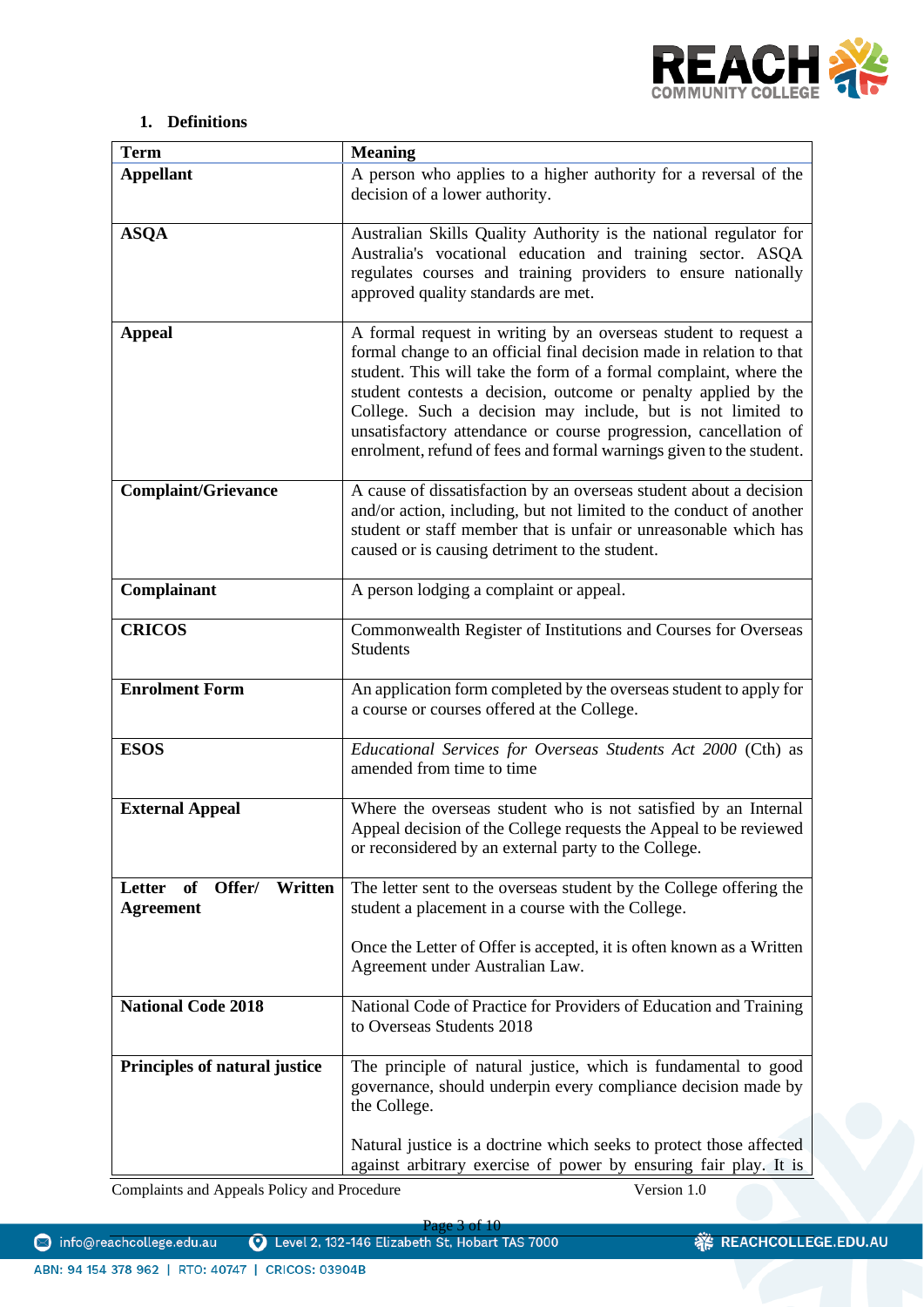

| <b>PRISMS</b>                  | particularly relevant to decisions which clearly affect individuals'<br>rights, for example, when dealing with complaints and appeals.<br>There are two fundamental rules for natural justice:<br>all sides of an argument should be given a fair opportunity<br>to be heard before a decision is made<br>the decision maker must not have predetermined the matter<br>or be perceived as having predetermined the matter<br>Provider Registration and International Student Management                                                                                                                         |
|--------------------------------|-----------------------------------------------------------------------------------------------------------------------------------------------------------------------------------------------------------------------------------------------------------------------------------------------------------------------------------------------------------------------------------------------------------------------------------------------------------------------------------------------------------------------------------------------------------------------------------------------------------------|
|                                | System (PRISMS)                                                                                                                                                                                                                                                                                                                                                                                                                                                                                                                                                                                                 |
| <b>Procedural Fairness</b>     | Procedural fairness is concerned with the procedures used by a<br>decision-maker, rather than the actual outcome reached. It requires<br>a fair and proper procedure to be used when making a decision.<br>The rules of procedural fairness require:<br>a hearing appropriate to the circumstances;<br>lack of bias;<br>evidence to support a decision; and<br>inquiry into matters in dispute                                                                                                                                                                                                                  |
| the College                    | Refers to Reach Community College                                                                                                                                                                                                                                                                                                                                                                                                                                                                                                                                                                               |
| <b>Respondent</b>              | A person responding to a complaint or appeal.                                                                                                                                                                                                                                                                                                                                                                                                                                                                                                                                                                   |
| <b>RTO Standards</b>           | Standards for Registered Training Organisations (RTOs) 2015                                                                                                                                                                                                                                                                                                                                                                                                                                                                                                                                                     |
| <b>Student Visa Conditions</b> | As an international student on a student visa, you must:<br>comply with your student visa conditions<br>ensure you have and continue to maintain your Overseas<br>Student Health Cover (OSHC) for as long as you stay in<br>Australia on a student visa<br>tell your institution if you change your address or other<br>contact details<br>meet the terms of your written agreement (Letter of Offer)<br>with the College (including payment of fees). Please note,<br>the written agreement is a legal contract which requires<br>you to maintain satisfactory course progress<br>and<br>attendance.           |
| <b>Support Person</b>          | A friend, family member, legal guardian, relative or a counsellor<br>of a student who can provide support, if needed. Please note agents<br>of any kind, lawyers or anyone who has a perceived commercial<br>interest are not permitted to attend as a Support Person, as they are<br>considered to have a conflict of interest.<br>the College is not obliged to meet or respond in any form (phone,<br>email, etc.) to any request received from the agent, lawyer or<br>similar seeking personal information which may be perceived to<br>have a conflict of interest or any commercial interest whatsoever. |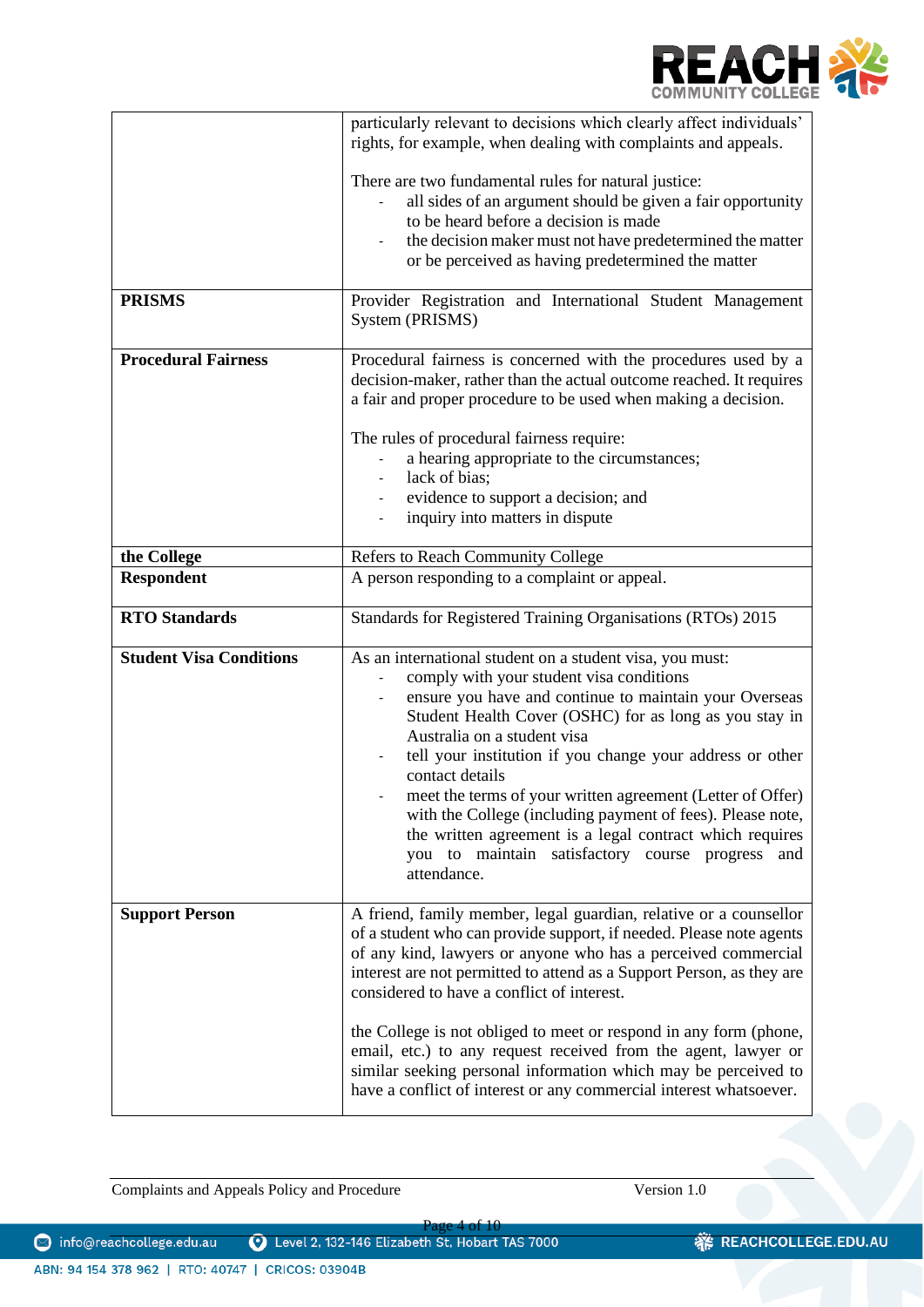

# <span id="page-4-0"></span>**2. Purpose**

The purpose of this Policy is to ensure that the College provides a professional, equitable and documented complaints handling framework to manage and resolve student complaints and appeals in a timely manner.

# <span id="page-4-1"></span>**3. Scope**

- **3.1** In accordance with RTO Standards and the National Code, complaints and appeals are to be recorded, acknowledged and dealt with fairly, efficiently and effectively. The College is required to have this complaints and appeals policy to manage and respond to allegations involving the conduct of:
	- **3.1.1** all students currently enrolled at the College who elect to lodge an informal complaint, a formal complaint, an internal appeal and/or an external appeal;
	- **3.1.2** trainers, assessors or other staff of the College involved in the complaints and appeals procedure; and
	- **3.1.3** any third-party providing services on behalf of the College (i.e., agents).
- **3.2** This Policy applies to complaints and appeals arising between parties, namely student-tostudent, student-to-staff or student-to-agent, as well as complaints relating to the College services and procedures.
- **3.3** This Policy designates staff trained in handling student complaints and appeals and ensures that such staff also act in accordance with the Policy.
- **3.4** This Policy does not replace or modify those or any other responsibilities which may arise under other policies, statutes or any other law. The availability of the complaints and appeals procedure does not exhaust the right of the student to take action under Australia's Consumer Protection Laws. This Policy does not circumscribe an individual's rights to pursue other legal remedies.

# <span id="page-4-2"></span>**4. Responsibility**

- **4.1** Under the ESOS, Standard 10 of the National Code, and RTO Standards, the College is required to:
	- **4.1.1** have and implement a documented internal complaint handling and appeals policy and procedure,
	- **4.1.2** commence assessment of the complaint or appeal within 10 working days of it being made in accordance with this Policy, and ensure an effective resolution within a reasonable timeframe (however, in some cases, particularly if the matter is complex, the resolution may take a longer time period);
	- **4.1.3** provide the student, within 10 working days of their right to access an external appeals procedure, with contact details of the appropriate external complaints handling and appeals body as well as information regarding the correct procedure for external appeals if the student is not satisfied with the outcome of the internal complaints and appeals procedure;
	- **4.1.4** if the internal or external complaints handling or appeal procedure results in a decision or recommendation in favour of the student, the College must immediately implement the decision or recommendations and/or take the preventive or corrective action required by the decision, and advise the overseas student of that action; and

Complaints and Appeals Policy and Procedure Version 1.0

**※ REACHCOLLEGE.EDU.AU**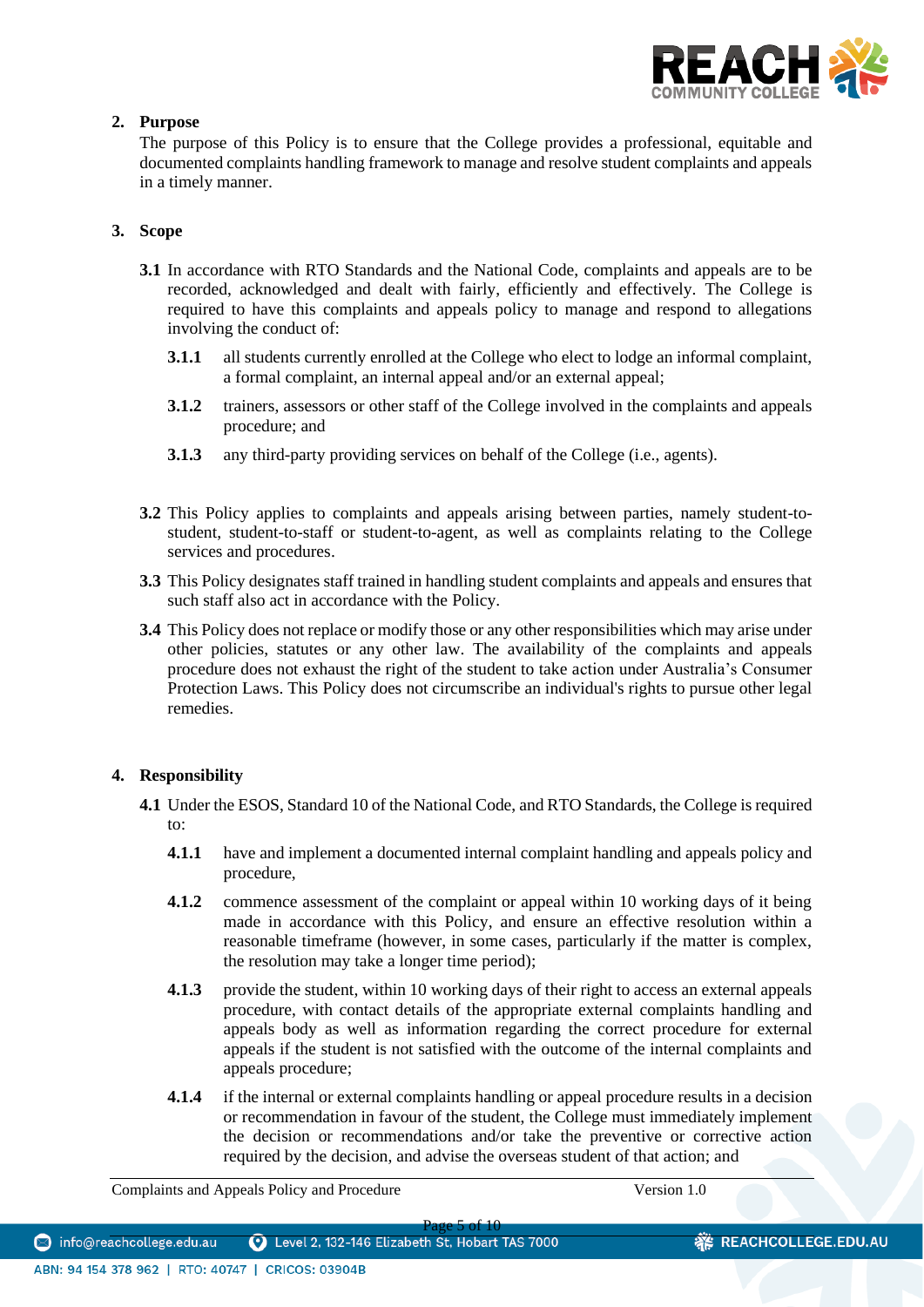

- **4.1.5** if the external appeal procedure determines that the student has breached a prescribed condition of his or her student visa, the College must report the student to Department of Home Affairs via PRISMS for not meeting course progress or attendance requirements.
- **4.2** the College is further responsible in ensuring that this Policy is made readily accessible for staff, students and other individuals associated with the College. This may include, but is not limited to:
	- **4.2.1** ensuring the Policy is accessible on the College website;
	- **4.2.2** referencing the link to the Policy within relevant the College documents (i.e., Enrolment Form and Letter of Offer provided to new and prospective students);
	- **4.2.3** providing a copy of the Policy along with the Student Guide; and
	- **4.2.4** providing updates on the College website as to the amendments of the Policy.

# <span id="page-5-0"></span>**5. Principles**

**5.1** the College will uphold the following principles:

- **5.1.1** manage requests for reviews of decisions, including assessment decisions;
- **5.1.2** make public this Policy and the management of it;
- **5.1.3** ensure complaints and appeals are acknowledged in writing and finalised as soon as practicable;
- **5.1.4** ensure that the complainant or appellant is advised in writing if it is considered that 60 calendar days will be exceeded to finalise the complaint or appeal, and provide reasons for the delay and regular updates on progress; and
- **5.1.5** maintain records in a secure environment and identify potential causes of complaints and appeals including their outcomes to take appropriate action to mitigate the likelihood of reoccurrence.
- **5.2** the College is committed to implementing the principles of natural justice and procedural fairness at every stage of the complaint and appeal procedure. the College will conduct the assessment of the complaint or appeal in a professional, fair and transparent manner. In this regard, the College aims to:
	- **5.2.1** develop a culture that views complaints and appeals as an opportunity to improve the organisation and how it works;
	- **5.2.2** set in place a complaints and appeals handling system that is student focused and helps the College prevent these events from recurring;
	- **5.2.3** ensure that any complaints and appeals are resolved promptly, objectively, with sensitivity and in complete confidentiality;
	- **5.2.4** ensure that, in the case of overseas students, complaints are resolved promptly as not to impact on an overseas student's study time in Australia as determined by their visa; and
	- **5.2.5** ensure that the views of each complainant and respondent are respected and that any party to a complaint or appeal is not discriminated against nor victimised.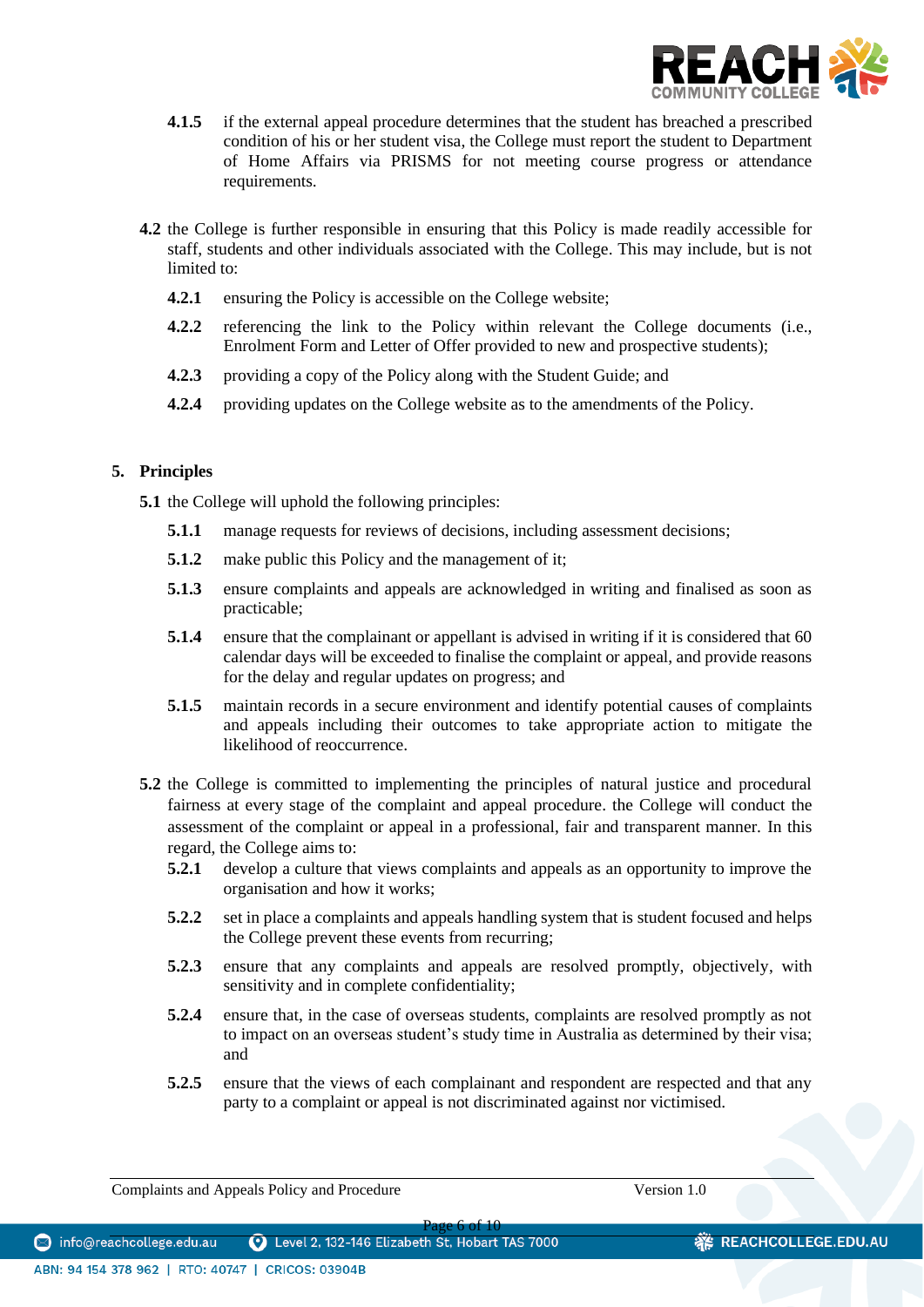

- **5.3** Resolution of a complaint may be reached at any stage. Upon resolution all further investigation ceases, unless, in the interests of improving the services, products or processes the manager involved in the investigation or resolution considers further investigation is warranted.
- **5.4** Students will be required to continue their studies as per usual when the complaint procedure is taking place, with the exception where their health or safety is potentially at risk or if they pose a health or safety risk to others. There may be some cases where it is considered more appropriate for the student to complete work outside of the classroom environment and this will be discussed with the student when the complaint or appeal is lodged.

# <span id="page-6-0"></span>**6. Informal Complaints/Appeals Procedure**

## **Step 1: Lodging an Informal Complaint/Appeals**

- **6.1** Overseas students who wish to make a complaint/appeal or grievance are encouraged, in the first instance, to attempt to resolve their complaint/appeal through an informal discussion. The College staff are available to assist students in resolving their issues at an informal level.
- **6.2** When a complaint/appeal is not straightforward and is regarding a serious matter which requires significant and immediate attention, the student may directly turn to the Formal Complaints/Appeals Procedure in Clause 7. the College staff are also available to assist students to lodge the relevant documentation for formal complaint/appeal investigations.
- **6.3** Complaints and appeals may be made in relation to any of the College services, activities and decisions such as:
	- **6.3.1** the selection processes for accepting students;
	- **6.3.2** the enrolment, induction and/or orientation process;
	- **6.3.3** the quality of training and assessment provided;
	- **6.3.4** attendance, assessment, course progress and extending course duration;
	- **6.3.5** access to records;
	- **6.3.6** decisions made by the College;
	- **6.3.7** the way someone has been treated; and
	- **6.3.8** other processes.

#### **Step 2: Resolution or Escalation of an Informal Complaints/Appeals**

*6.4* When an incident happens, the complainant discusses their complaint/appeal or grievance directly with the concerned party or the appropriate contact party through a direct (e.g., verbally) or an indirect medium (e.g., via email). The relevant party will initially investigate the complaint, identify how the complaint can be resolved and take action to rectify the complaint. Written records of verbal evidence will be kept (if applicable). If the issue is resolved informally and the complainant is satisfied with the outcome, no further escalation is required. If the complaint/appeal or grievance requires further investigation or the desired outcome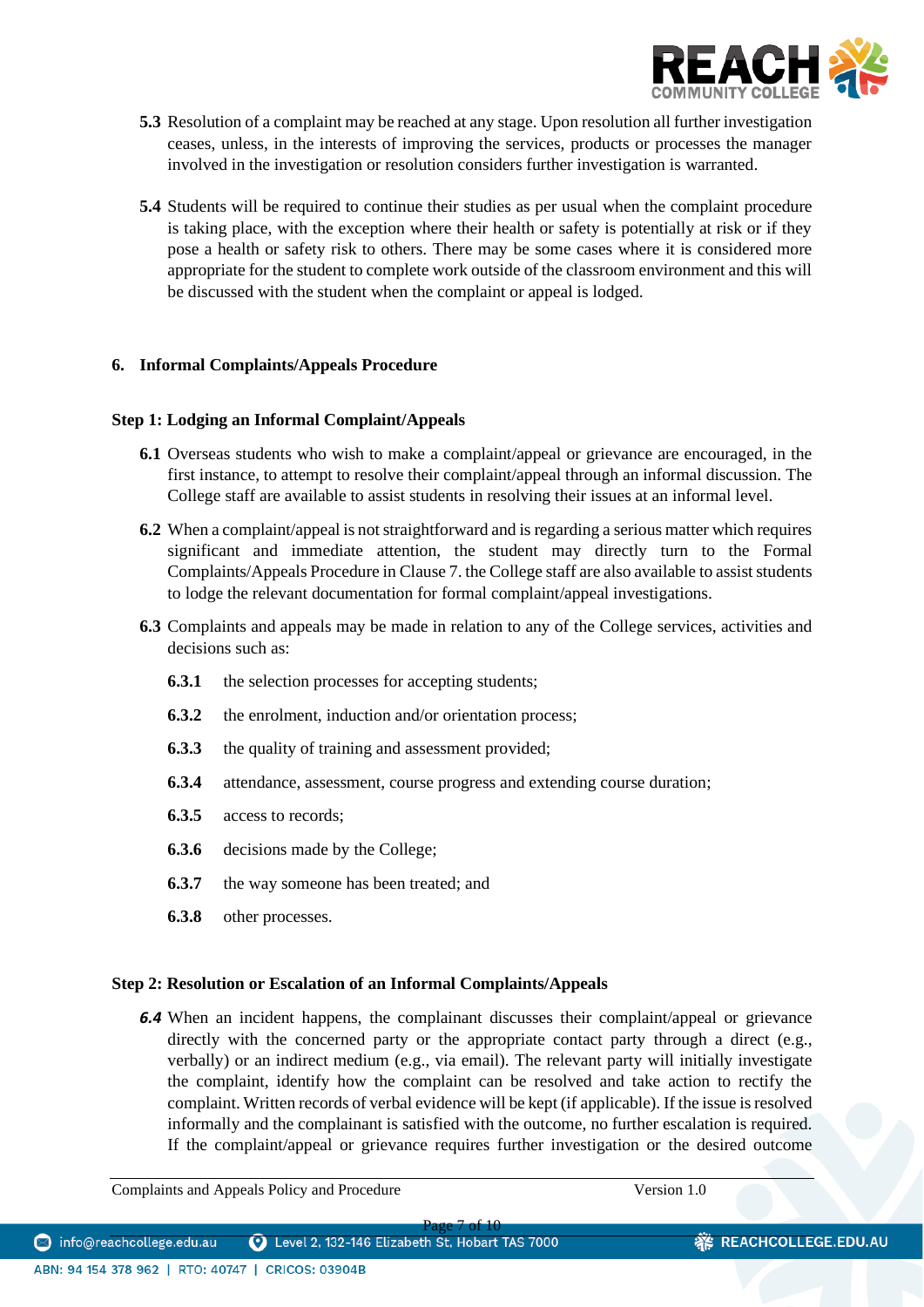

cannot be reached through the informal complaint procedure, the complainant may pursue the Formal Complaints Procedure in Clause 7.

# <span id="page-7-0"></span>**7. Formal Complaints/Appeals Procedure**

# **Step 1: Lodgement of Formal Complaint/Appeal**

- **7.1** In circumstances where the complaint/appeal or grievance of the overseas student is not able to be resolved informally in accordance with Clause 6 of this Policy, the student can elect to submit a formal complaint/appeal, at no cost, by completing the Student Complaints and Appeals Form which can be accessed on the College Website, as follows:
	- **7.1.1** The formal complaint/appeal is to be in writing by completing the Student Complaints and Appeals Form which can be accessed on the College Website.
	- **7.1.2** When explaining the complaint/appeal in the Student Complaints and Appeals Form, the following details should be clearly indicated:
		- **7.1.2.1** the issue(s) complained about/appealed to;
		- **7.1.2.2** the parties(s) concerned and any support person who the student wishes to accompany them through meetings and investigations;
		- **7.1.2.3** the student's conduct to informally resolve the complaint/appeal in accordance with Clause 6 of this Policy including evidence of contacting relevant parties; and
		- **7.1.2.4** outcome(s) sought as a result of the complaint/appeal.

# **Step 2: Investigation and Handling of Formal Complaint/Appeal**

- **7.2** Once the formal complaint/appeal is lodged, the College will issue a written notice within ten (10) working days of receiving the formal complaint/appeal, informing the student of the commencement of the assessment of the complaint or appeal. This action may include, but is not limited to:
	- **7.2.1** reviewing assessment or other academic records;
	- **7.2.2** undertaking informal enquiries with relevant parties in writing, over the phone or face-to-face;
	- **7.2.3** undertaking a formal investigation;
	- **7.2.4** rectifying the issue complained of/appealed to;
	- **7.2.5** requesting additional information from the student;
	- **7.2.6** rejecting to take any additional action in relation to the complaint or appeal;
	- **7.2.7** rejecting the complaint as unsubstantiated, trivial or vexatious, in which no further action will be taken in relation to the complaint.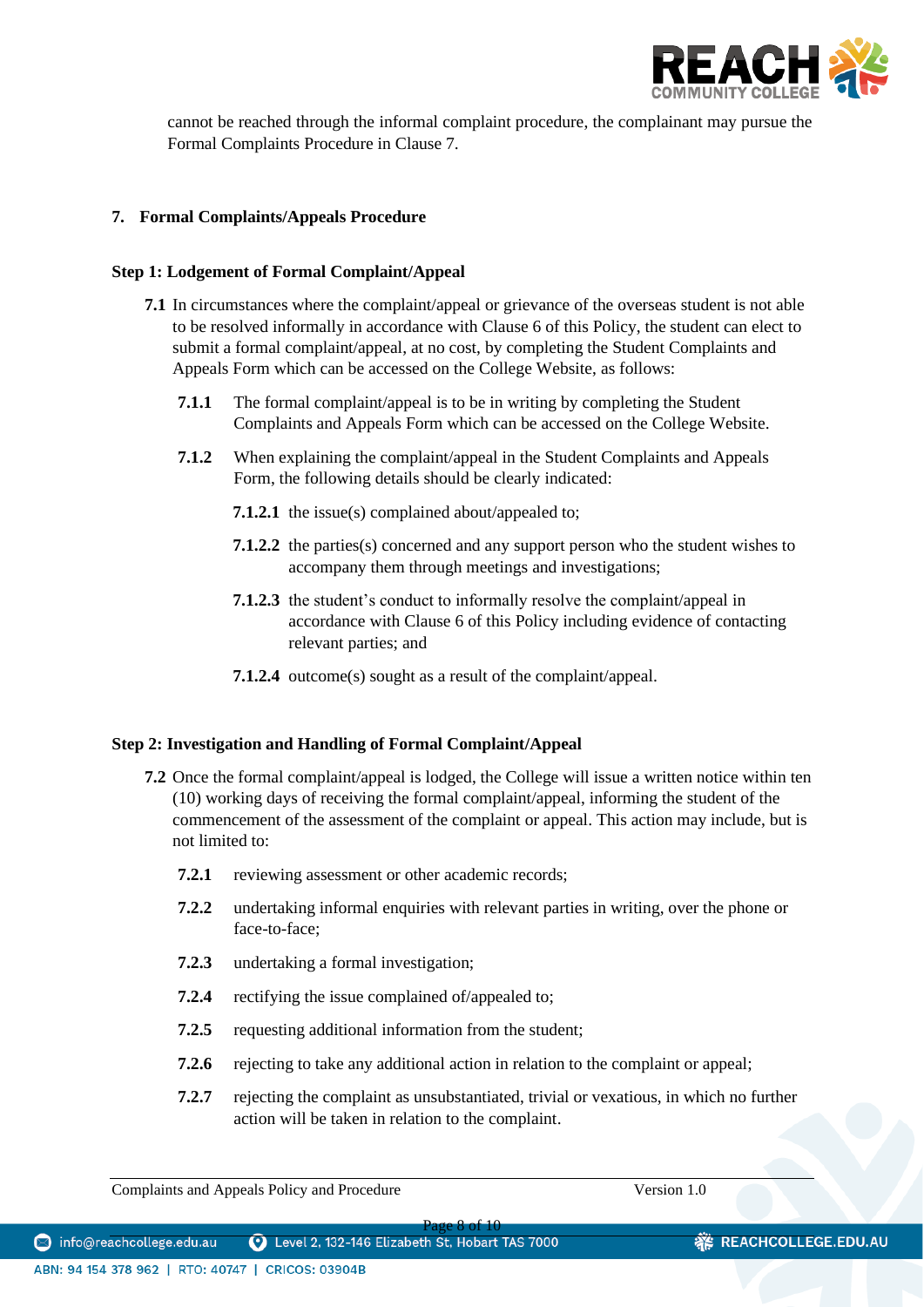

## **Step 3: Arranging a Meeting with the Student**

**7.4** To ensure all factors and contributors have been taken into full account when formulating the outcome of the final decision regarding a complaint/appeal, the College may arrange a meeting between the student, any allocated Support Person of the student and the College if applicable to discuss the details of the investigation in order to attempt to reach a decision.

## **Step 4: Decision**

- **7.5** The College is responsible for issuing a written decision which will be provided to the student through their student email, outlining the outcome of the formal complaint/appeal, and a detailed justification of the final decision.
- **7.6** A record of the complaint and decision provided to the student will be maintained by the College to allow all parties to the complaint appropriate access to the records if required.
- **7.7** Complaints and appeals will be reviewed by management to identify root causes of the complaint or appeal and to identify any areas requiring improvement (corrective and preventative action) to prevent similar recurrences in the future.
- **7.8** If the appeal is successful, delegated staff will be responsible for implementing the proposed plan/outcome/rectification as soon as practicable.

#### **Additional Information for Appeals:**

**7.9** Student internal appeals will only be heard under the following grounds of appeal:

- **7.9.1** relevant new evidence becomes available in relation to the complaint;
- **7.9.2** as the formal complaint decision was made without due consideration of relevant facts, evidence or circumstances;
- **7.9.3** as there was bias, prejudice or conflict of interest exhibited by the investigative or hearing body; and/or
- **7.9.4** policy and procedure either does not cover the details of the case or has not been applied properly.
- **7.10** Students may not appeal against academic results based on:
	- **7.10.1** the subject structure and assessment methods;
	- **7.10.2** student workload or the amount of work the student has completed;
	- **7.10.3** financial implications of not passing the unit;
	- **7.10.4** grades received by the student in other units; and/or
	- **7.10.5** the need for additional marks to enable a pass/better grade.